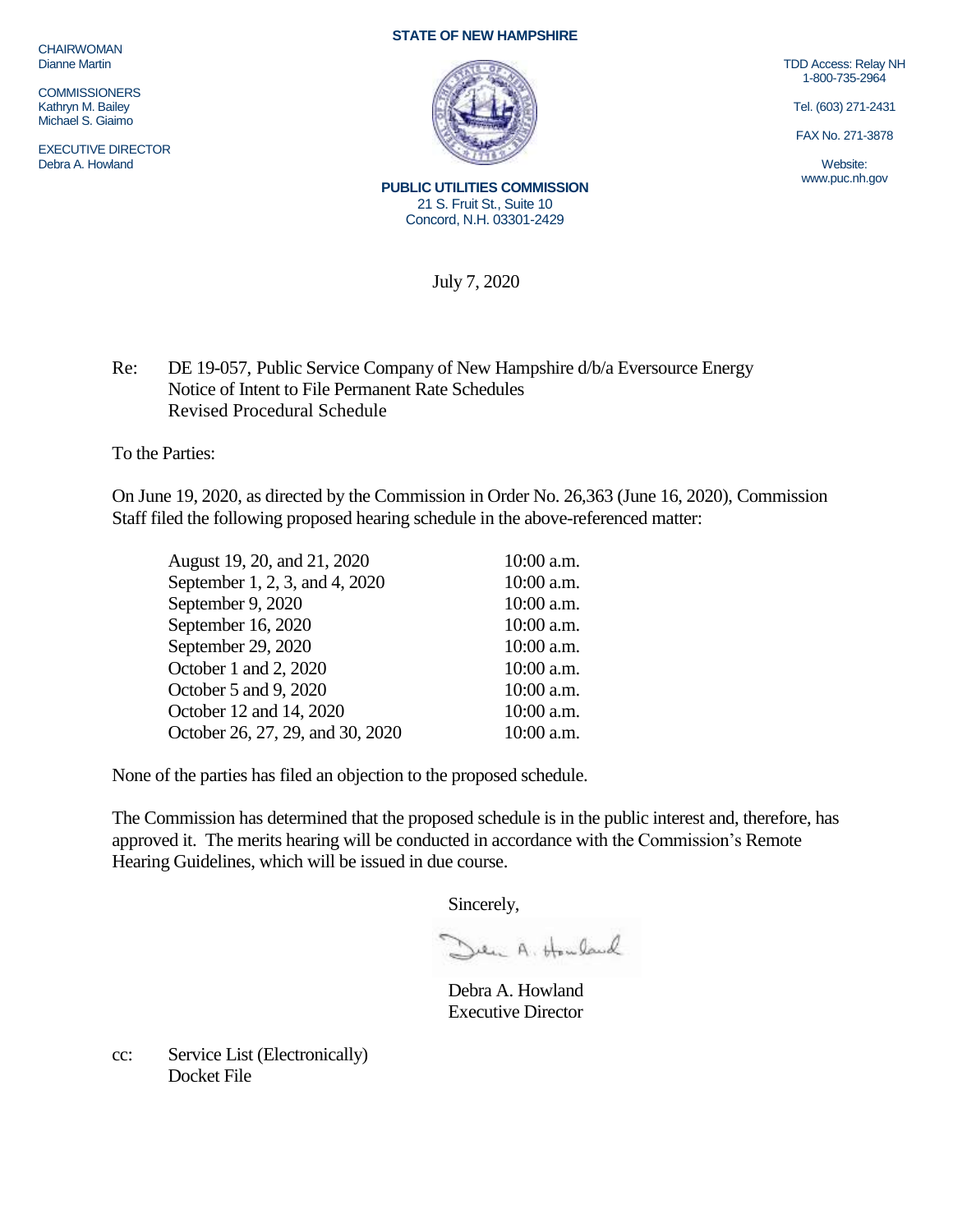## Service List - Docket Related

Docket#: 19-057

Printed: 7/7/2020

Email Addresses

ExecutiveDirector@puc.nh.gov palvarez@wiredgroup.net suzanne.amidon@puc.nh.gov robert.bersak@eversource.com mbirchard@keyesfox.com aboyd@acadiacenter.org brianna@cleanenergynh.org james.brennan@oca.nh.gov kelly@cleanenergynh.org brian.buckley@puc.nh.gov rburke@nhla.org mcampbell@keeganwerlin.com richard.chagnon@puc.nh.gov pradip.chattopadhyay@oca.nh.gov jessica.chiavara@eversource.com john@johncoffman.net roger@fsconline.com kristi.davie@eversource.com johndefever@yahoo.com kurt.demmer@puc.nh.gov allen.desbiens@eversource.com paul.dexter@puc.nh.gov troy.dixon@eversource.com jdonahue@preti.com pearl.donohoo-vallett@brattle.com jay.dudley@puc.nh.gov Stephen.Eckberg@puc.nh.gov eemerson@primmer.com matthew.fossum@eversource.com tom.frantz@puc.nh.gov mhorne@hcc-law.com tklaes@blueridgecs.com donald.kreis@oca.nh.gov marc.lemenager@eversource.com erica.menard@eversource.com tmlarkinassociates@gmail.com madeleine@cleanenergynh.org karen.moran@puc.nh.gov